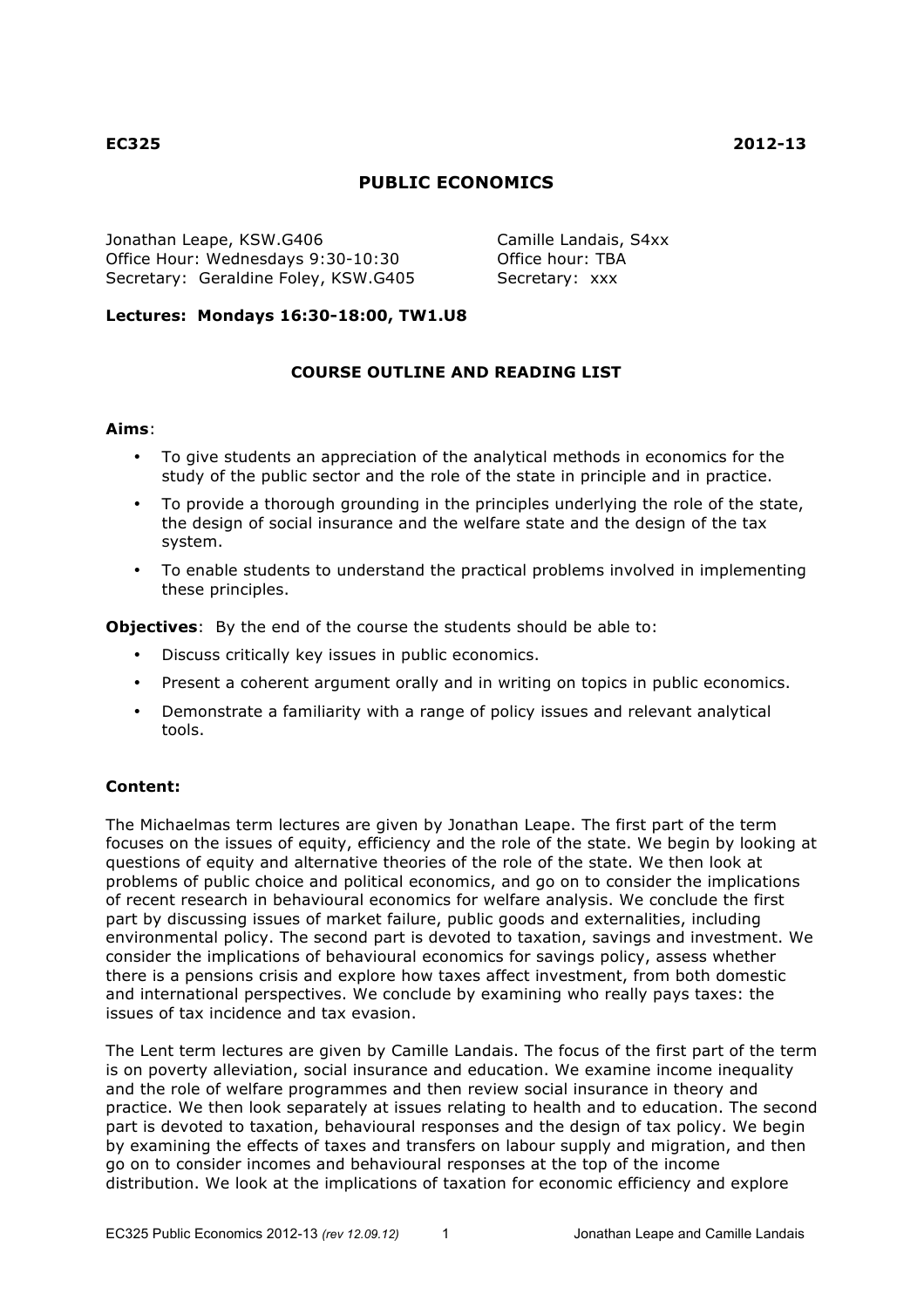the optimal taxation of commodities and income. The final lecture is devoted to the question of development and public finance.

### **Reading:**

The recommended textbook for the course is **Jonathan Gruber (2011)** *Public Finance and Public Policy,* **3rd edition, Worth Publishers**. This up-to-date textbook will be used heavily in both terms and students are strongly encouraged to purchase the text for ease of reference. Copies will also be available in the Library Course Collection. The second edition of the text (Gruber, 2007) is less up to date but has similar coverage (note that the chapter and section references for the  $2^{nd}$  edition are identical to those in the  $3^{rd}$ edition).

Almost all of the journal articles in the reading list can be accessed via the LSE Library electronic journals collection. Hyperlinks are given for working and discussion papers. CC refers to Course Collection.

### *General*:

- J Gruber (2011) *Public Finance and Public Policy,* 3rd edition, Worth Publishers. [CC HJ141 G88] [or Gruber (2007),  $2^{nd}$  edition]
- N Barr (2012), *The Economics of the Welfare State*, 5th ed., OUP [CC HB99.3 B26].
- Institute for Fiscal Studies, *Mirrlees Review: Reforming the Tax System for the 21st Century*, Volume 1 (2010): Dimensions of Tax Design, Volume 2 (2011): Tax by Design. Oxford University Press, Oxford. Available online at: http://www.ifs.org.uk/mirrleesReview
- A B Atkinson and J E Stiglitz (1980), *Lectures on Public Economics*, McGraw Hill (a good graduate textbook, now somewhat dated) [CC HJ141 A87].

### *Institutional and statistical:*

On developments in public spending in the UK, see H Glennerster (2003), *Understanding the finance of welfare* (Policy Press); or H Glennerster and J Hills (eds) (1998), *The State of Welfare: The economics of social spending* (Oxford) [CC HV245 S79].

For details of benefit rates and other social security rules, see the Department for Work and Pensions website (http://www.dwp.gov.uk).

On the structure of taxation in the UK, see IFS (2011) *A Survey of the UK Tax System*, Briefing Note no. 9 (http://www.ifs.org.uk/bns/bn09.pdf) and the HM Revenue and Customs website, (http://www.hmrc.gov.uk). The Institute for Fiscal Studies is an independent policy research institute and its website (http://www.ifs.org.uk) has a wide range of useful publications. The HMRC website includes information on the tax structure and statistics on tax payments (by income group, by type of tax, etc.) and overall revenues raised.

The UK Treasury website (http://www.hm-treasury.gov.uk/) provides a range of documents on economic policies and the public finances, including the annual publication, *Financial Statement and Budget Report* (the 'Red Book'), published each year on Budget Day.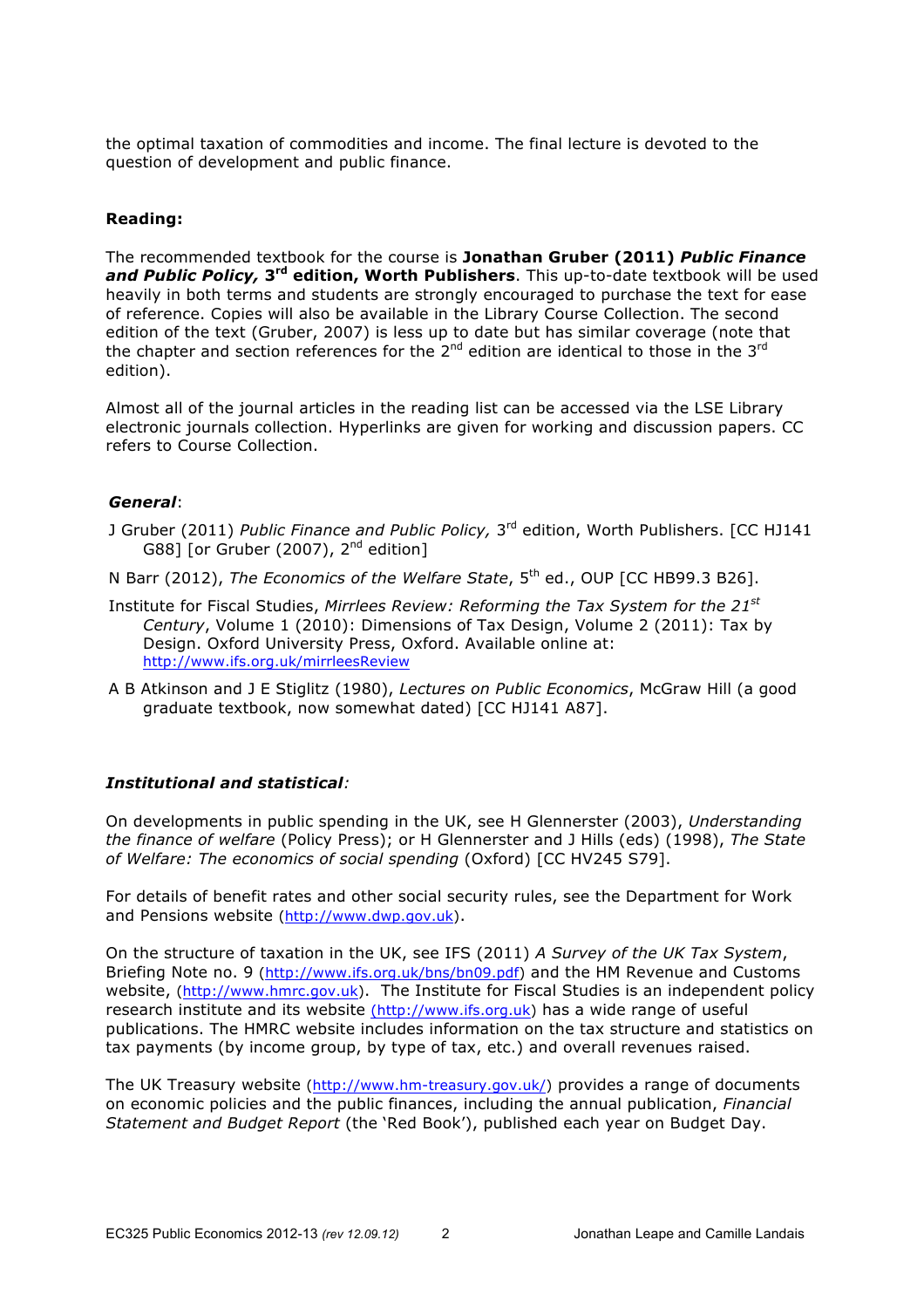The National Statistics website (http://www.statistics.gov.uk/) provides a wide range of current and historical data on economic and social indicators (as presented in the annual publications such as *National Income and Expenditure* (the 'Blue Book') and *Social Trends*.

For comparative international fiscal data, information and analysis, useful sources include the International Monetary Fund, IMF (http://www.imf.org/), the World Bank (http://www.worldbank.org/) and the Organisation for Economic Cooperation and Development, OECD (http://www.oecd.org).

#### *Review*:

Students wishing to review their microeconomic theory should consult a textbook on intermediate microeconomic theory, such as Morgan, Katz and Rosen (2006) *Microeconomics*, McGraw Hill (CC HB172 M84) or J Perloff (2008) *Microeconomics: Theory & applications with calculus*, Pearson (CC HB172 P45).

#### *Please note:*

The starred items are compulsory. But you should make *no* attempt to read everything on the reading list; the supplementary readings are provided for students interested in pursuing a particular topic in more depth or for those seeking an alternative approach to that in the starred readings. *It is not important to read a huge amount, but vastly important really to understand what you do read*.

#### **Classes:**

The course includes weekly one-hour classes, beginning in week 4 of the Michaelmas Term. The organisation of classes is set out in the section following the course outline and reading list. Students will be expected to submit four pieces of written work during the year: a class presentation and a termly essay on the material presented in the Michaelmas Term – and similarly for the material presented in the Lent Term.

### **Examination:**

The three-hour examination is divided into three sections. The first section is shortanswer questions; the second and third sections are long-answer questions drawn from the material covered in the Michaelmas and Lent terms, respectively. Students are required to answer questions from all three sections. Note that the current structure of the course was adopted in 2007-8.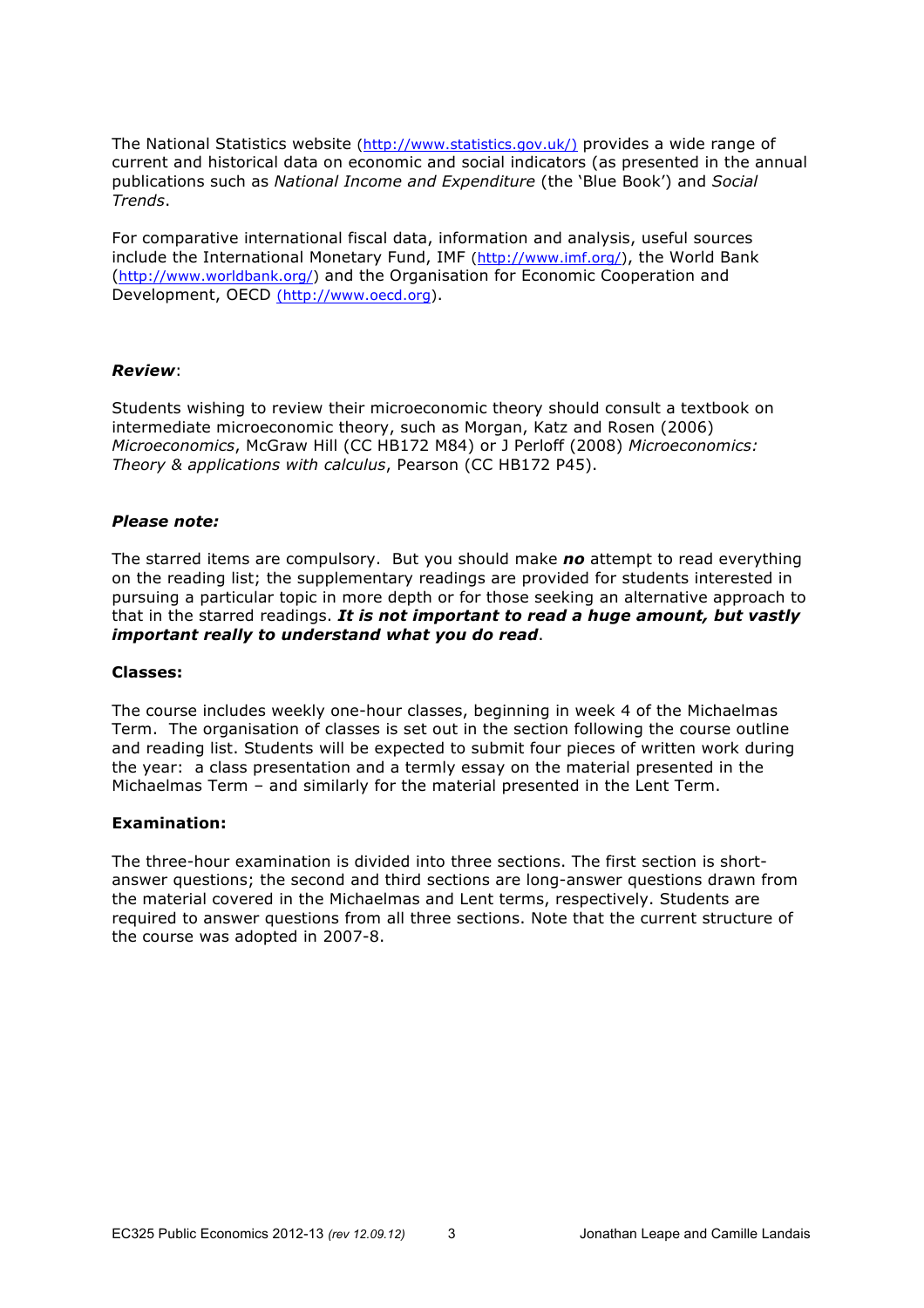## **Part I, Lectures 1-10: Jonathan Leape**

**Background reading:** Gruber (2011), chs 2, 3

### **Equity, efficiency and the role of the state**

#### **1. Equity and the role of the state**

Equity, social choices and preferences. Ordinal utility and the Pareto principle. Charity and redistribution. Cardinal utility and the social welfare function. Alternative theories of the role of the state. Vertical and horizontal equity. Poverty and inequality: definitions and measurement.

- ∗ Barr (2012), chs. 2, 3, 5.
- ∗ Gruber (2011), chs 2 (especially 2.3), 17 (section 17.1) [a brief introduction]

### **2. Public choice, political economics and the scope of government**

Fundamental issues in public choice: preference revelation, aggregation of preference. Arrow's Impossibility Theorem. Voting models and the new political economy. New contract theory and the scope of government.

- ∗ Gruber (2011), ch. 9
- ∗ A Shleifer (1998), "State versus Private Ownership", *Journal of Economic Perspectives,12:4,* Fall, 133-150. http://www.jstor.org/stable/2646898
	- Persson, T. and G Tabellini (2002), "Political economics and public finance", in Auerbach, A. and M. Feldstein (eds.), *Handbook of Public Economics*, Vol III, North-Holland: Amsterdam., see especially pp 1-25. (http://papers.nber.org/papers/W7097).
	- O Hart, A Shleifer and R Vishny (1998), "The proper scope of government: Theory and an application to prisons," *Quarterly Journal of Economics, 112:4*, 1127-1161. http://www.jstor.org/stable/2951268

### **3. Behavioural public economics and welfare analysis**

Behavioural public economics: Rethinking positive and normative analysis. Principles: Bounded rationality, bounded willpower, bounded selfishness. Behavioural economics and welfare analysis.

- ∗ R Mullainathan, S and R Thaler (2001), "Behavioral economics", *International Encyclopaedia of the Social and Behavioral Sciences*, also available as MIT Working Paper 00-27. http://www.economics.harvard.edu/faculty/mullainathan/files/Encyclopedia.pdf
- ∗ Bernheim, B D and A Rangel (2005), "Behavioral public economics: Welfare and policy analysis with non-standard decision makers", NBER Working Paper 11518, July, pp 2-15 only. [http://www.nber.org/papers/w11518]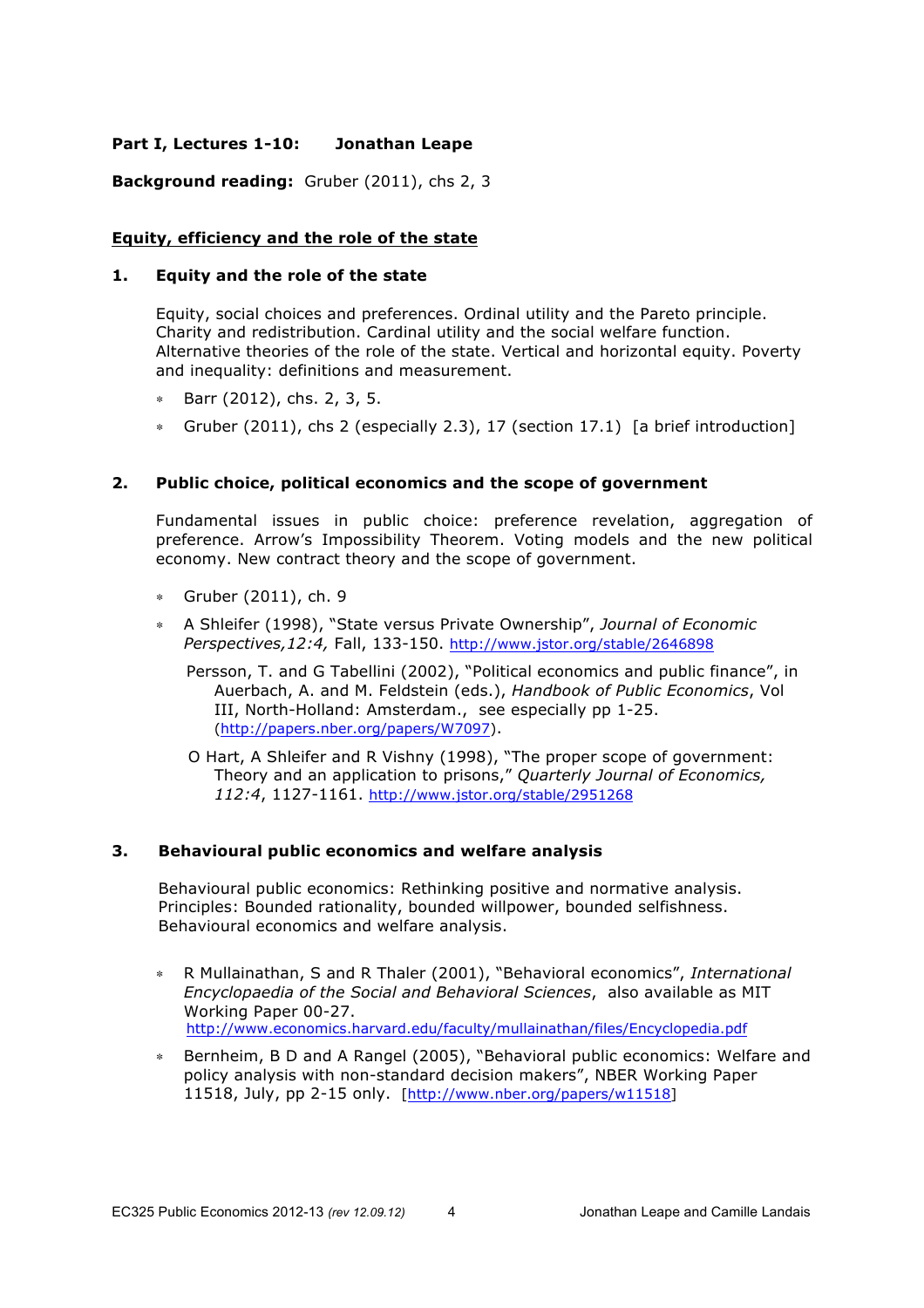### **4. Efficiency, market failure and public goods**

The first fundamental theorem of welfare economics. Source of market failure and the role for government intervention: competition failure, public goods, externalities, incomplete markets, information failures. The theory of public goods: non-rivalness and non-excludability; efficiency conditions. Lottery financing for public goods.

- ∗ Gruber (2011), chs. 2 (especially section 2.3) and 7
- ∗ Morgan, J. (2000), "Financing Public Goods by Means of Lotteries", *Review of Economic Studies*, **67**, 761-784. http://www.jstor.org/stable/2695947

Stiglitz, J., (2002) "Information and the Change in the Paradigm in Economics", *American Economic Review*, 92:3, June, 460-502. http://www.jstor.org/stable/3083351

Bernheim, B D and A Rangel (2005), "Behavioral public economics: Welfare and policy analysis with non-standard decision makers", NBER Working Paper 11518, July, pp 53-62 only (warm glow theory). [http://www.nber.org/papers/w11518]

### **5. Externalities and environmental policy**

The theory of externalities. Market failure and the conditions for economic efficiency. Types of externalities. Private bargaining solutions versus government intervention. Alternative government policies: taxes, congestion charges, regulation, and zoning. Climate change.

- ∗ Gruber (2011), chs 5, 6 (especially sections 6.1 and 6.2)
- ∗ Fullerton, D, A Leicester and S Smith (2010) "Environmental Taxes", *Dimensions of Tax Design* (The Mirrlees Review, vol. 1), ch. 5. Part A only (pp 423-449). http://www.ifs.org.uk/mirrleesreview/dimensions/ch5.pdf
	- J Leape (2006), "The London Congestion Charge", *Journal of Economic Perspectives*, 20:4, Fall, 157–176. [http://pubs.aeaweb.org/doi/pdfplus/10.1257/jep.20.4.157]
	- N H Stern (2008), "The economics of climate change", *American Economic Review,* **98**, 1-37. [http://dx.doi.org/10.1257/aer.98.2.1]
	- Pizer, William (1999), "Choosing price or quantity controls for greenhouse gases", Resources for the Future, *Climate Issues Brief* 17. [http://www.rff.org/RFF/Documents/RFF-CCIB-17.pdf]

HM Treasury, *The Stern Review: The Economics of Climate Change,* October 2006 (see especially part IV: "Policy responses for mitigation") [http://www.hmtreasury.gov.uk/independent\_reviews/stern\_review\_economics\_climate\_change/ster nreview\_index.cfm]

The Economist, various articles and online debates – including:

"Getting Warmer: A special report on climate change and the carbon economy" (5 December 2009): http://www.economist.com/node/14994872 "How to live with climate change" (25 November 2010): http://www.economist.com/node/17575027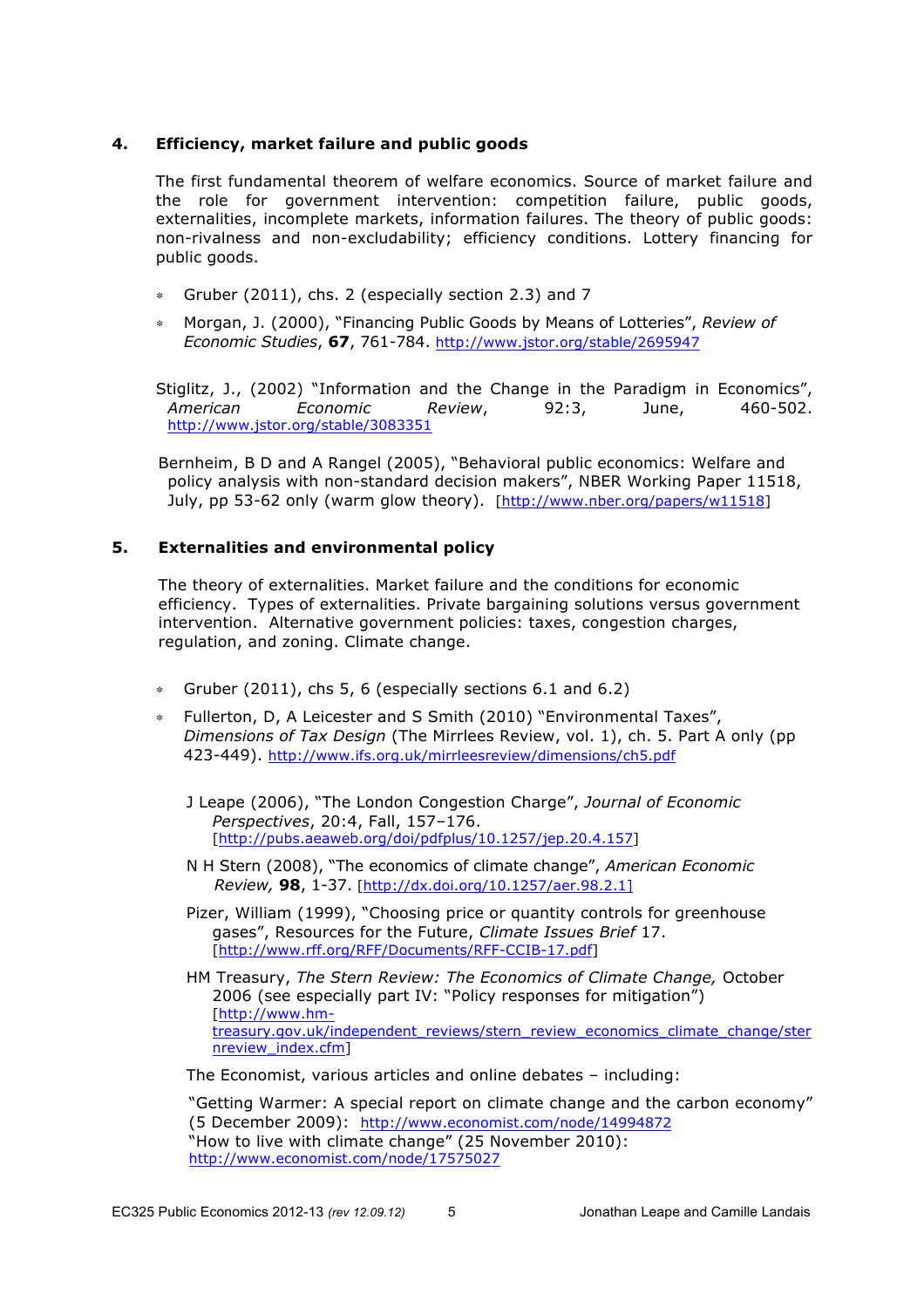## **Taxes, savings and investment**

### **6. Taxation and savings**

The theory of how taxation affects savings. The two-period "Fisher" life-cycle model of saving. Problems with the standard life-cycle model. Behavioural models of saving. Optimal taxation of savings. Applying the Fisher model. Empirical analysis: behavioural models and institutional design.

- ∗ Gruber (2011), ch 22
- ∗ B D Bernheim and A Rangel (2005), "Behavioral public economics: Welfare and policy analysis with non-standard decision makers", NBER Working Paper 11518, [http://www.nber.org/papers/w11518] Sections 3 (especially pp15-28, 33- 35) and 6.
	- J Choi, D Laibson, B Madrian, and A Metrick (2004) "For Better or For Worse: Default Effects and 401(k) Savings Behavior" in David Wise, ed., Perspectives in the Economics of Aging. Chicago, IL: University of Chicago Press, 2004, pp. 81-121. [http://www.economics.harvard.edu/faculty/laibson/files/forbetter.pdf]
	- R G Hubbard and J Skinner (1996), "Assessing the effectiveness of savings incentives", *Journal of Economic Perspectives*, 10:4, 73-90. [http://www.jstor.org/stable/2138555]
	- B D Bernheim (1999), 'Taxation and Saving', NBER Working Paper 7061 [http://www.nber.org/papers/w7061], published in A Auerbach and M Feldstein, *Handbook of Public Economics*, (pp 1-10, 28-38, 46-52, 65-66)

## **7. Retirement Pensions**

Funded versus unfunded ("pay-as-you-go") state pensions. Is there a pensions crisis? Intergenerational and intragenerational equity. Efficiency: effects on savings and retirement decisions. Options for reform.

- ∗ N Barr and P Diamond (2006), 'The Economics of Pensions', *Oxford Review of Economic Policy*, Vol. 22. No. 1, Spring, pp. 15-39. http://oxrep.oxfordjournals.org/cgi/reprint/22/1/15?ijkey=9DjQZbG8zPR17qI&keytype=ref
- ∗ N Barr (2006), 'Pensions: Overview of the Issues', Oxford Review of Economic Policy, Vol. 22. No. 1, Spring, pp. 1-14.

http://oxrep.oxfordjournals.org/cgi/reprint/22/1/1?ijkey=xUhuLJ3z5zjh3d8&keytype=ref

∗ Gruber (2011), ch 13 (state pensions: US issues), ch 12 (social insurance)

Barr (2012), Ch. 7.

The Economist (2009), "A slow-burning fuse: A special report on ageing populations", June 27, 2009 (especially pp. 3-5 ('Introduction'), 9-11 ('Scrimp and Save', and 11-13 ('Work till you drop'))

http://search.ebscohost.com/login.aspx?direct=true&db=bth&AN=42527197&site=ehost-live http://search.ebscohost.com/login.aspx?direct=true&db=bth&AN=42527205&site=ehost-live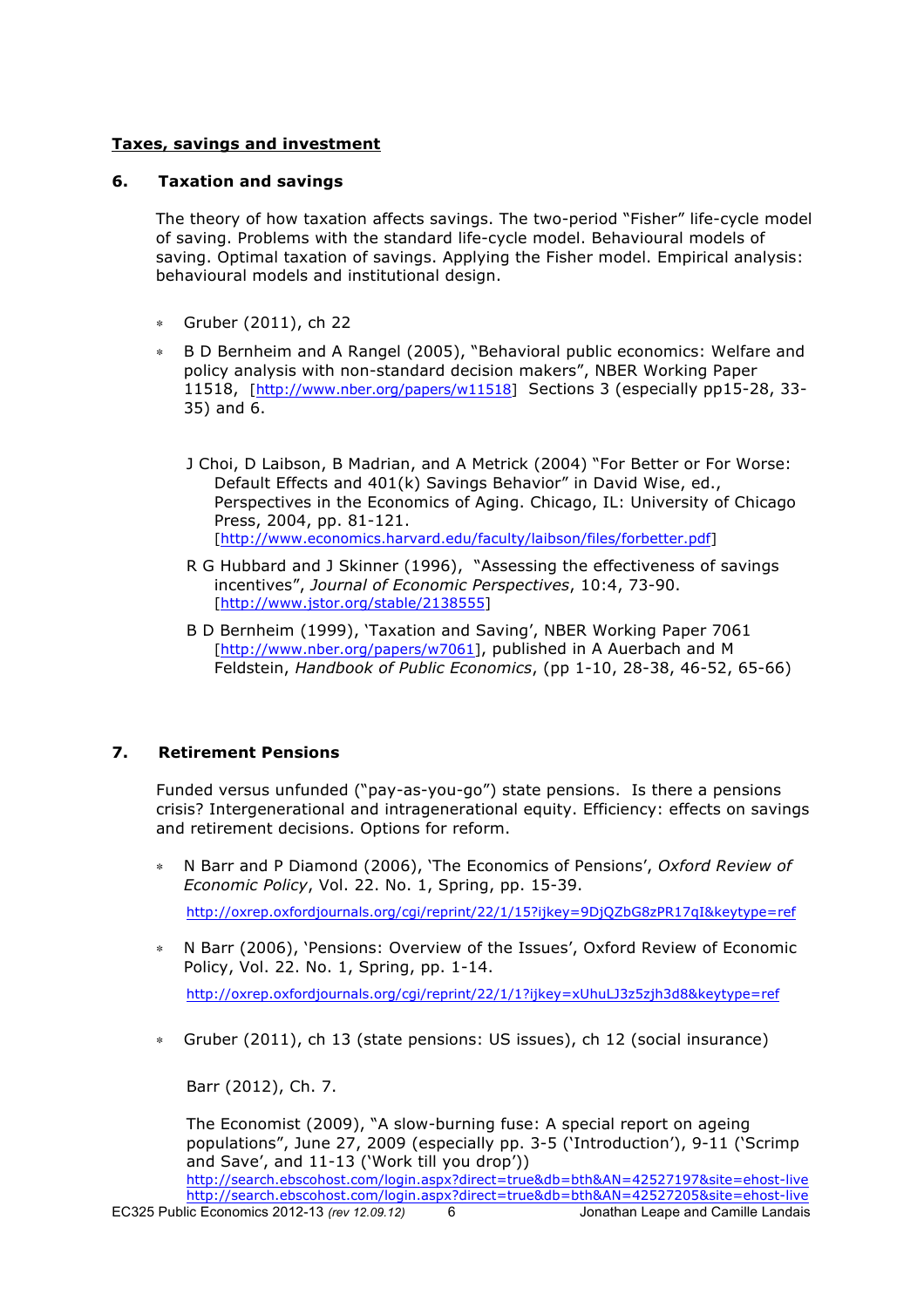http://search.ebscohost.com/login.aspx?direct=true&db=bth&AN=42527207&site=ehost-live

- "Pensions: Challenges and Choices", The First Report of the UK Pensions Commission, October 2004. [http://www.webarchive.org.uk/wayback/archive/20070717120000/http://www.pen sionscommission.org.uk/www.pensionscommission.org.uk/publications/2004/annrep /index.html]
- "A New Pension Settlement for the Twenty-First Century", The Second Report of the UK Pensions Commission, November 2005. [http://www.webarchive.org.uk/wayback/archive/20070717120000/http://www.pen sionscommission.org.uk/www.pensionscommission.org.uk/publications/2005/annrep /annrep-index.html]

### **8. Taxation and investment: Domestic and international issues**

*Domestic issues*: The structure of corporation tax. How taxes affect investment decisions. Conditions for taxation to be neutral. The tax wedge and effective tax rates. Empirical evidence.

*International issues*: Tax effects on FDI and tax avoidance. Capital export neutrality (CEN), capital import neutrality (CIN) and capital ownership neutrality (CON). 'Source' principle versus 'residence' principle of taxation. Harmonisation of corporate taxation in the EU. Tax coordination versus tax competition.

*Domestic issues:*

- ∗ Gruber (2011), ch. 24 (sections 24.1 24.5, 24.7)
- R Chetty and E Saez (2006), "The effects of the 2003 dividend tax cut on corporate behaviour: Interpreting the evidence", *American Economic Review* 96, (May), 124-129. [http://dx.doi.org/10.1257/000282806777211838]
- Cummins, J G, Hassett, K A, and Hubbard, R G (1995), 'Have tax reforms affected investment?,' *Tax Policy and the Economy*, **9**, NBER and MIT Press, Cambridge. See pp. 131-133, 136-142. [http://www.nber.org/chapters/c10893.pdf]

### *International issues:*

- ∗ Gruber (2011), ch. 24 (section 24.6)
- Griffiths, R, J Hines and P Sorensen (2010) "International tax competition", *Dimensions of Tax Design* (The Mirrlees Review, vol. 1), ch 10. See especially sections 10.3, 10.4.1 and 10.4.2 (pp 923-937). [http://www.ifs.org.uk/mirrleesreview/dimensions/ch10.pdf]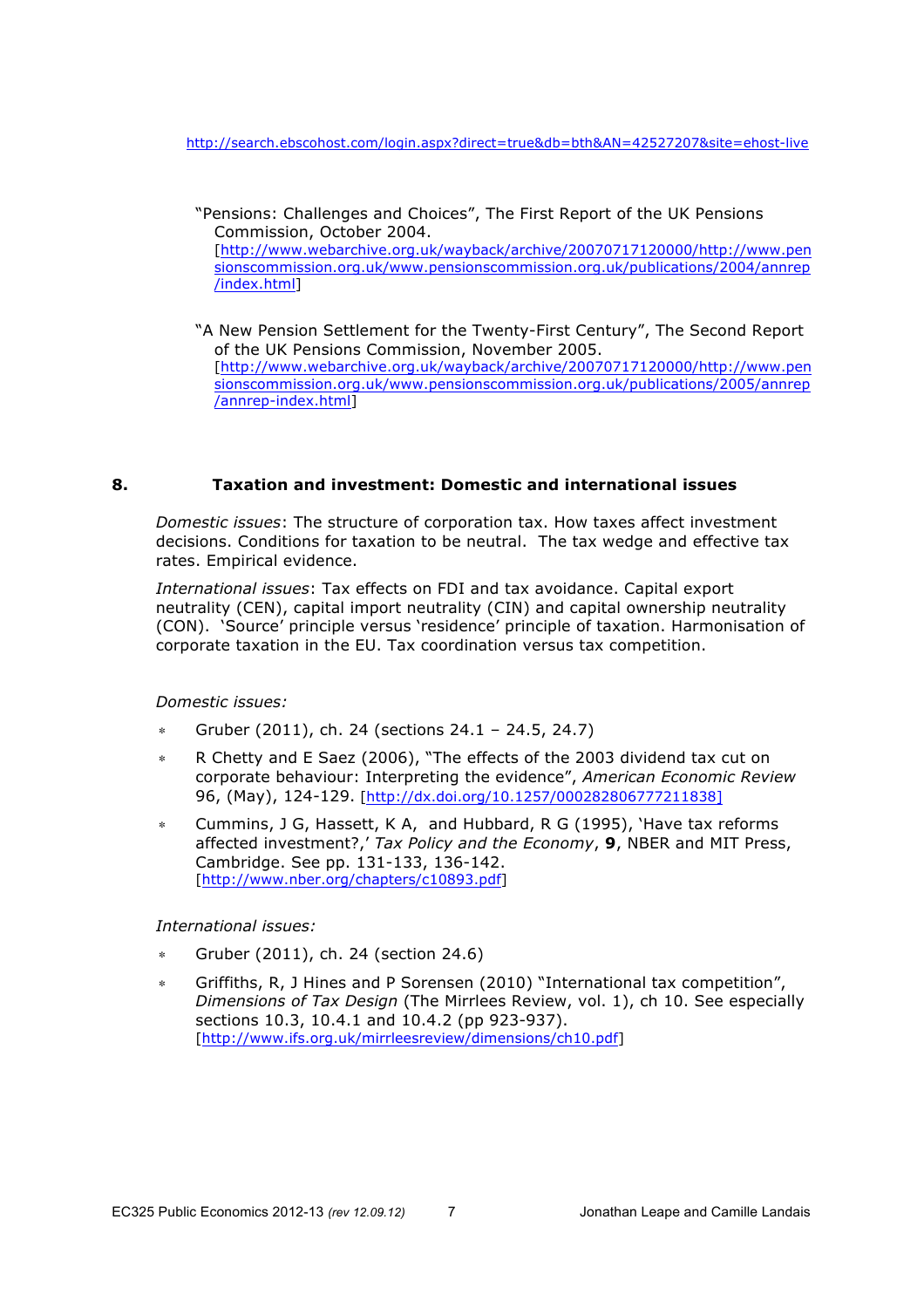### **Who** *really* **pays taxes?**

## **9. Tax incidence**

Defining tax incidence. Partial equilibrium analysis of tax incidence and the role of elasticities. General equilibrium analysis: the Harberger two-sector model. Impact of globalisation. An empirical case study: the incidence of the US Earned income tax credit. New behavioural research in salience and taxation.

- ∗ Gruber (2011), ch. 19
- ∗ J Rothstein (2008) "The Unintended Consequences of Encouraging Work: Tax Incidence and the EITC", Princeton University, CEPS Working paper no. 165, May 2008. Sections 1,8 only. [http://www.princeton.edu/ceps/workingpapers/165rothstein.pdf]
- R Chetty, A Looney and K Kroft (2009) "Salience and Taxation: Theory and Evidence", *American Economic Review* 99:4 (September), 1145-1177. (see, especially, pp 1145-1149, 1175-1176) [http://dx.doi.org/10.1257/aer.99.4.1145]

Fullerton, D and G Metcalf (2002), "Tax incidence", in A Auerbach and M Feldstein, eds., *Handbook of Public Economics*, Amsterdam: Elsevier, Vol. 4, pp. 1787-1872. (Available as NBER W8829: http://www.nber.org/papers/w8829)

## **10. Tax evasion**

Modelling tax evasion using expected utility and the two-state model. Policy instruments for fighting evasion: tax rates, penalty rates and auditing probabilities. Weaknesses of the expected utility approach to tax evasion. A game theoretic approach.

- ∗ J Cullis and P Jones (1998) *Public Finance and Public Choice*, 2nd ed, OUP, ch.8 [**Course epack**; CC HJ141 C96]
- ∗ J Slemrod (2007), "Cheating Ourselves: The Economics of Tax Evasion*", Journal of Economic Perspectives,* 21: 1, Winter, 25–48. http://www.atyponlink.com/doi/pdfplus/10.1257/jep.21.1.25 **,** pp 35-45 only.

Morgan, Katz and Rosen (2006) *Microeconomics*, McGraw Hill, pp. 192-195. CC HB172 M84 [good presentation of state contingent model]

Hindriks and G Myles (2006) *Intermediate Public Economics*, MIT Press, ch 16 [game theoretic model].

H J Kleven, M Knudsen, C T Kreiner, S Pedersen and E Saez (2011), "Unwilling or Unable to Cheat? Evidence from a Tax Audit Experiment in Denmark", *Econometrica* 79, 2011, pp. 651-692 http://personal.lse.ac.uk/KLEVEN/Downloads/MyPapers/Publications/KlevenEtAl\_ECTA \_May2011.pdf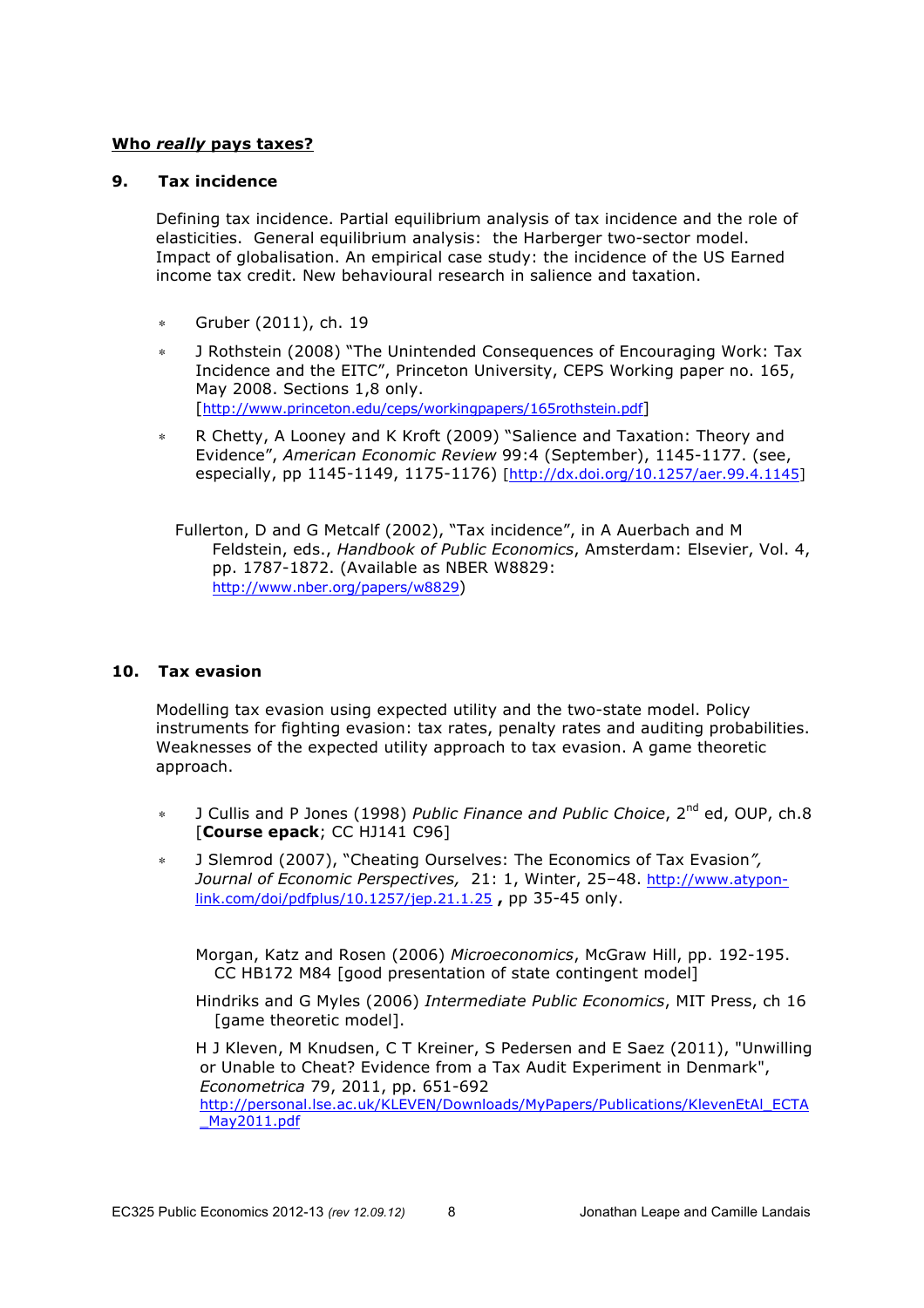### **Part 2, Lectures 11-20: Camille Landais**

### **Background reading**

∗ Chapters 2, 3 and 18 in Gruber (2011).

### **11. Empirical methods for treatment evaluation**

Angrist, J. and A. Krueger (1999), "Empirical Strategies in Labor Economics", in Ashenfelter and Card, *Handbook of Labor Economics*.

Angrist, J. (2008), "Treatment Effects", *The New Palgrave*, http://econwww.mit.edu/files/32

Duflo, Esther, Rachel Glennerster, and Michael Kremer. 2008. "Using Randomization in Development Economics Research: A Toolkit." In *Handbook of Development Economics*, Volume 4, ed. T. Paul Schultz and John Strauss, 3895– 3962. Amsterdam and San Diego Elsevier, North-Holland.

Angrist, Joshua D., and Victor Lavy. 1999. "Using Maimonides' Rule to Estimate the Effect of Class Size on Scholastic Achievement." *Quarterly Journal of Economics*, 114(2): 53375.

Krueger, Alan B. 1999. "Experimental Estimates of Education Production Functions." *Quarterly Journal of Economics*, 114(2): 497532

### **12. Poverty alleviation**

(*i*) Inequality and poverty across countries. (*ii*) Different types of social programs. (*iii*) The moral hazard costs of low-income support. (*iv*) Reducing moral hazard: tagging, in-kind benefits, and ordeals. (*v*) Lessons from the U.S. welfare reform efforts.

∗ Chapter 17 in Gruber (2011).

Blank, R. (2003). "US Welfare Reform: What's Relevant for Europe?" *CESifo Economic Studies* 49, 49-74.

Currie, J. (2004). "The Take Up of Social Benefits." NBER Working Paper No. 10488.

∗ Nichols, A. L. and R. Zeckhauser (1982). "Targeting Transfers through Restrictions on Recipients." *American Economic Review* 72(2), 372-77.

D. A. Black, J. A. Smith, M. C. Berger, and B. J. Noel. Is the threat of reemployment services more effective than the services themselves? evidence from random assignment in the UI system. *American Economic Review*, 93(4):13131327, Sept. 2003

### **13. Social insurance**

(*i*) Why do people value insurance? (*ii*) Why have social insurance? Asymmetric information and adverse selection. (*iii*) What are the problems with social insurance? Crowd-out and moral hazard. (i*v*) Applications to Unemployment Insurance and Disability Insurance.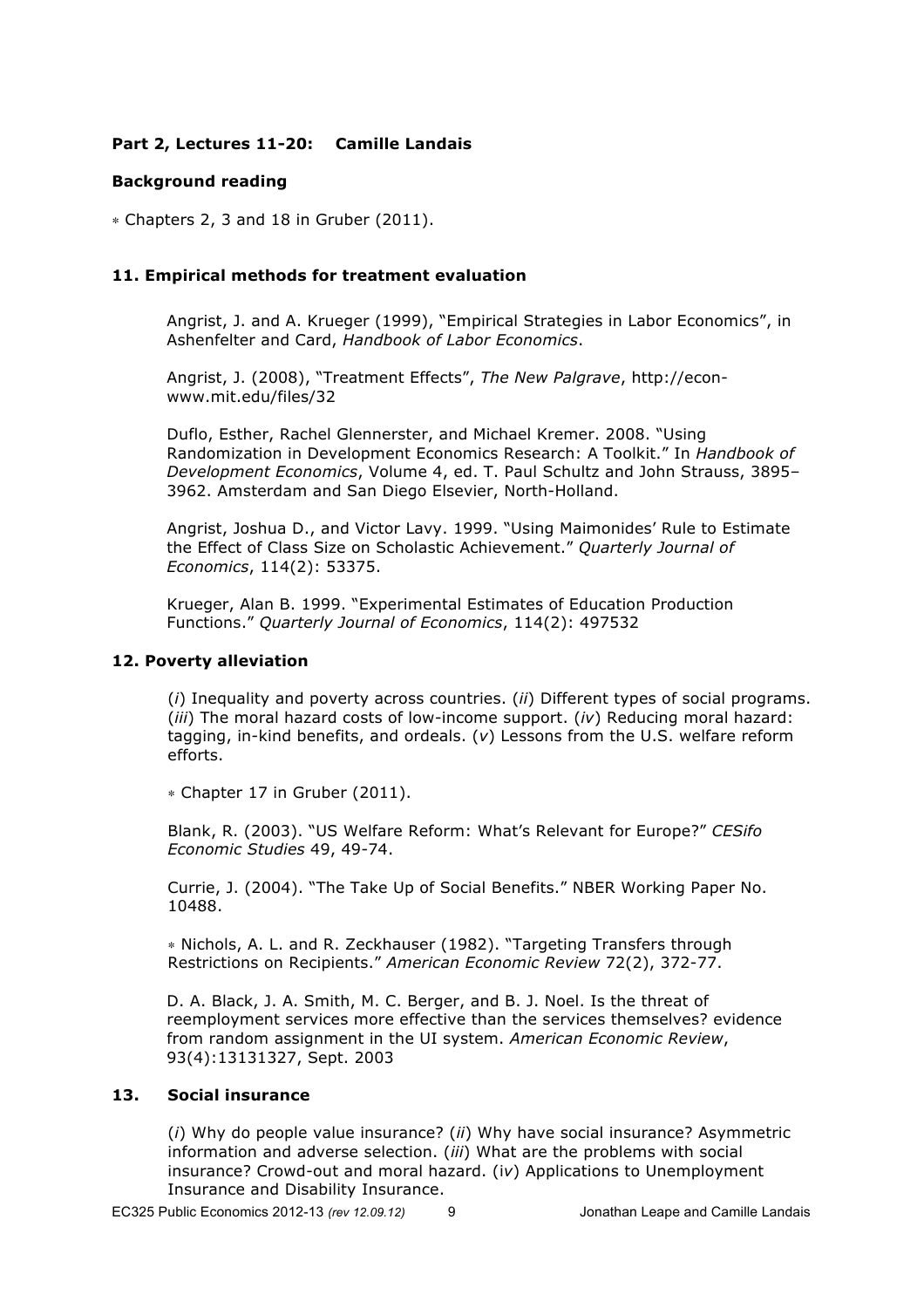∗ Chapters 12 and 14 in Gruber (2011).

Benítez-Silva, H., M. Buchinsky, and J. Rust (2004). "How Large Are the Classification Errors in the Social Security Award Process?" NBER Working Paper 10219.

∗ Meyer, B. D. (2002). "Unemployment and workers' compensation programmes: rationale, design, labour supply and income support." *Fiscal Studies* 23(1), 1-49.

Chetty, Raj, A general formula for the optimal level of social insurance. *Journal of Public Economics*, 90(10-11):18791901, 2006.

Landais, Camille, Assessing the welfare effects of unemployment benefits using the regression kink design. PEP working paper series, 16, STICERD, London School of Economics, Jul 2012.

#### **14. Health**

(*i*) Reasons for government intervention in health care markets. (*ii*) The moral hazard cost of subsidized health insurance and the price elasticity of health care demand. (*iii*) Optimal health insurance. (*iv*) What is the effect of public health insurance on health outcomes? (*v*) The rising health care expenditures over time.

∗ Chapters 15 and 16 in Gruber (2011).

∗ Currie, J. and J. Gruber (1996). "Saving Babies: The efficacy and Cost of Recent Changes in the Medicaid Eligibility of Pregnant Women." *Journal of Political Economy* 104, 1263-1296.

∗ Poterba, J. (1995). "Government Intervention in the Markets for Education and Health Care: Why and How?" In V. Fuchs (ed.), *Individual and Social Responsibility*, University of Chicago Press, Chicago.

Propper, C. (2001). "Expenditure on Healthcare in the UK: A Review of the Issues." *Fiscal Studies* 22(2), 151-183.

A. Finkelstein, S. Taubman, B. Wright, M. Bernstein, J. Gruber, J. P. Newhouse, H. Allen, K. Baicker, and T. O. H. S. Group. The oregon health insurance experiment: Evidence from the first year. Working Paper 17190, National Bureau of Economic Research, July 2011.

### **15. Education**

(*i*) Reasons for government intervention in education: market failure and redistribution. (*ii*) The crowd-out effect of free public schools. (*iii*) The arguments for and against school choice and school vouchers. (*iv*) Measuring the returns to education. (*v*) Human capital investment versus job market signalling.

∗ Chapter 11 in Gruber (2011).

Ashenfelter, O. and C. Rouse (1998). "Income, Schooling and Ability: Evidence from a New Sample of Identical Twins." *Quarterly Journal of Economics* 113, 253- 84.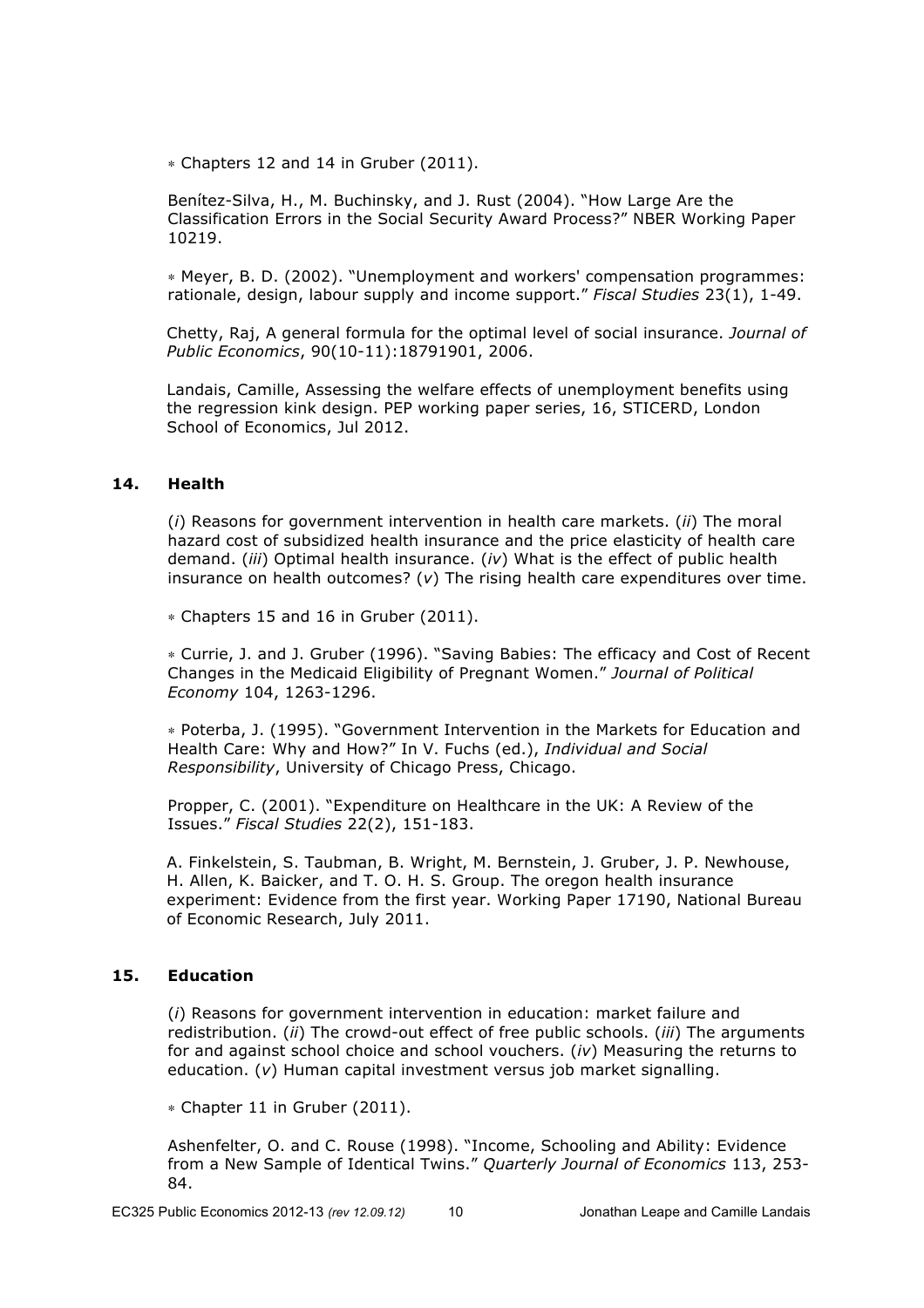∗ Duflo, E. (2001). "Schooling and Labor Market Consequences of School Construction in Indonesia: Evidence from an Unusual Policy Experiment." *American Economic Review* 91, 795-813.

Hanushek, E. A. and J. Luque (2003). "Efficiency and equity in schools around the world." *Economics of Education Review* 22, 481-502.

∗ Poterba, J. (1995). "Government Intervention in the Markets for Education and Health Care: Why and How?" In V. Fuchs (ed.), *Individual and Social Responsibility*, University of Chicago Press, Chicago.

N. Gordon (2004), Do federal grants boost school spending? evidence from title I. *Journal of Public Economics*, 88(9-10):17711792, 2004.

Rouse, C. (1998). "Private School Vouchers and Student Achievement: An Evaluation of the Milwaukee Parental Choice Program." *Quarterly Journal of Economics* 113, 553-602.

### **16. Taxes, transfers, and labour supply**

(*i*) The theory of tax and labour supply: income vs substitution effects, hours worked vs labour force participation. (*ii*) Evidence on tax and labour supply. (*iii*) In-work benefit programs: theory and evidence.

∗ Chapter 21 in Gruber (2011).

∗ Eissa, N. (1995). "Taxation and Labor Supply of Married Women: The Tax Reform Act of 1986 as a Natural Experiment." NBER Working Paper No. 5023.

∗ Blundell, R. (2001). "Welfare Reform for Low Income Workers." *Oxford Economic Papers* 53, 189-214. Or, alternatively, "Evaluating the Labour Supply Responses to 'In-Work' Benefit Reforms for Low Income Workers," in M. Buti, P. Sestito, and H. Wijkander (eds.), *Taxation, Welfare and the Crisis of Unemployment in Europe*, Edward Elgar, Cheltenham.

Eissa, N. and J. Liebman (1996). "Labor Supply Response to the Earned Income Tax Credit." *Quarterly Journal of Economics* 61, 605-37.

Heckman, J. J. (1993). "What Has Been Learned About Labor Supply in the Past Twenty Years?" *American Economic Review Papers and Proceedings* 83, 116-121.

### **17. Taxes, transfers, and migration**

(*i*) The effect of local taxes on migration within a country. (*ii*) The effect of taxes on international migration. (*iii*) The effect of welfare benefits on migration.

Borjas, G. J. (1999). "Immigration and Welfare Magnets." *Journal of Labor Economics* 17, 607-637.

∗ Feldstein, M. and M. V. Wrobel (1998). "Can state taxes redistribute income?" *Journal of Public Economics* 68, 369-396.

∗ Kleven, H. J., C. Landais, and E. Saez (2009). "Taxation and the International Mobility of Superstars: Evidence from the European Football Market." Working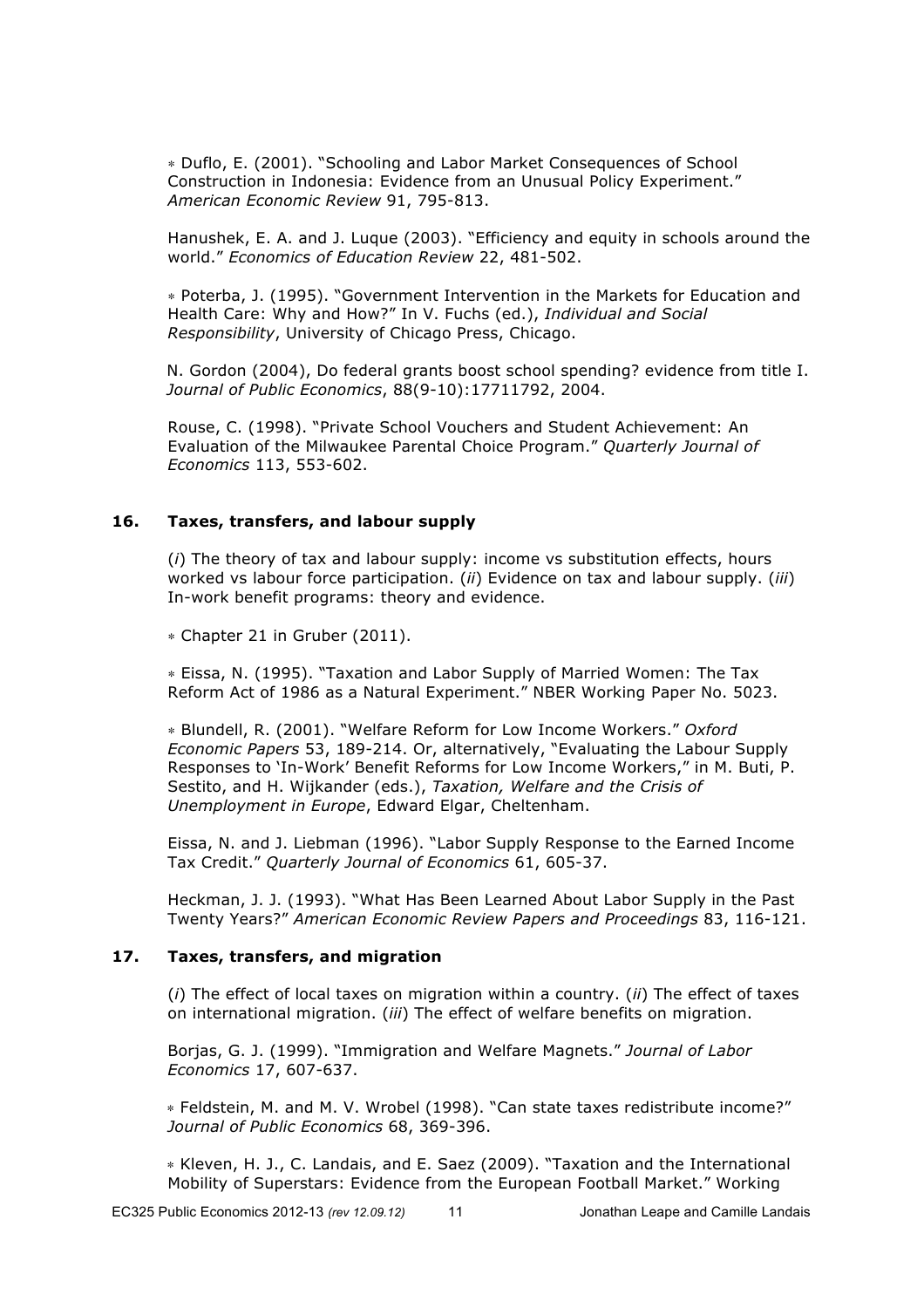Paper, December 2009.

http://personal.lse.ac.uk/KLEVEN/Downloads/MyPapers/workingPapers/FootballTa x\_Dec09.pdf

### **18. Incomes and behavioural responses at the top of the distribution**

(*i*) The long-run evolution of top income shares and top marginal tax rates. (*ii*) The elasticity of taxable income: concept, policy relevance, and estimates. (*iii*) The high-income Laffer curve.

∗ Brewer, M., E. Saez, and A. Shepard (2008). "Means Testing and Tax Rates on Earnings." IFS Working Paper, forthcoming in *The Mirrlees Review: Reforming the Tax System for the 21st Century*, Oxford University Press. http://www.ifs.org.uk/mirrleesreview/press\_docs/rates.pdf

Feldstein, M. (1995). "The Effect of Marginal Tax Rates on Taxable Income: A Panel Study of the 1986 Tax Reform Act." *Journal of Political Economy* 103, 551- 572.

∗ Saez, E. (2004). "Reported Incomes and Marginal Tax Rates, 1960-2000: Evidence and Policy Implications," in J. Poterba (ed.), *Tax Policy and the Economy* vol. 18. MIT Press, Cambridge, MA. http://emlab.berkeley.edu/users/saez/NBER10273TPE04.pdf

Saez, E., J. Slemrod, and S. Giertz (2009). "The Elasticity of Taxable Income with Respect to Marginal Tax Rates: A Critical Review." Forthcoming in the *Journal of Economic Literature*. http://emlab.berkeley.edu/users/saez/saez-slemrod-giertzNBER09.pdf

## **19. Tax inefficiencies and optimal commodity taxation**

(*i*) Reasons for using commodity taxes. (ii) The deadweight loss from commodity taxes. (*iii*) The Ramsey optimal tax problem and the Inverse Elasticity Rule. (*iv*) The uniformity versus selectivity debate. (*v*) Extensions: equity concerns, externalities, internalities. (*vi*) Cigarette taxation as a case study.

∗ Chapter 20 in Gruber (2011).

∗ Slemrod, J. (1990). "Optimal Taxation and Optimal Tax Systems." *Journal of Economic Perspectives* 4, 157-178.

Stern, N. (1990). "Uniformity Versus Selectivity in Indirect Taxation." *Economics and Politics* 2, 83-108.

### **20. Optimal income taxation**

(*i*) The fundamental theorems of welfare economics and the informational constraint in income taxation. (*ii*) The deadweight loss from income taxation. (*iii*) The optimal income tax problem. (*iv*) The relationship between optimal income taxation and the Laffer curve. (*v*) The optimal marginal tax rate at the top.

∗ Chapter 20 in Gruber (2011).